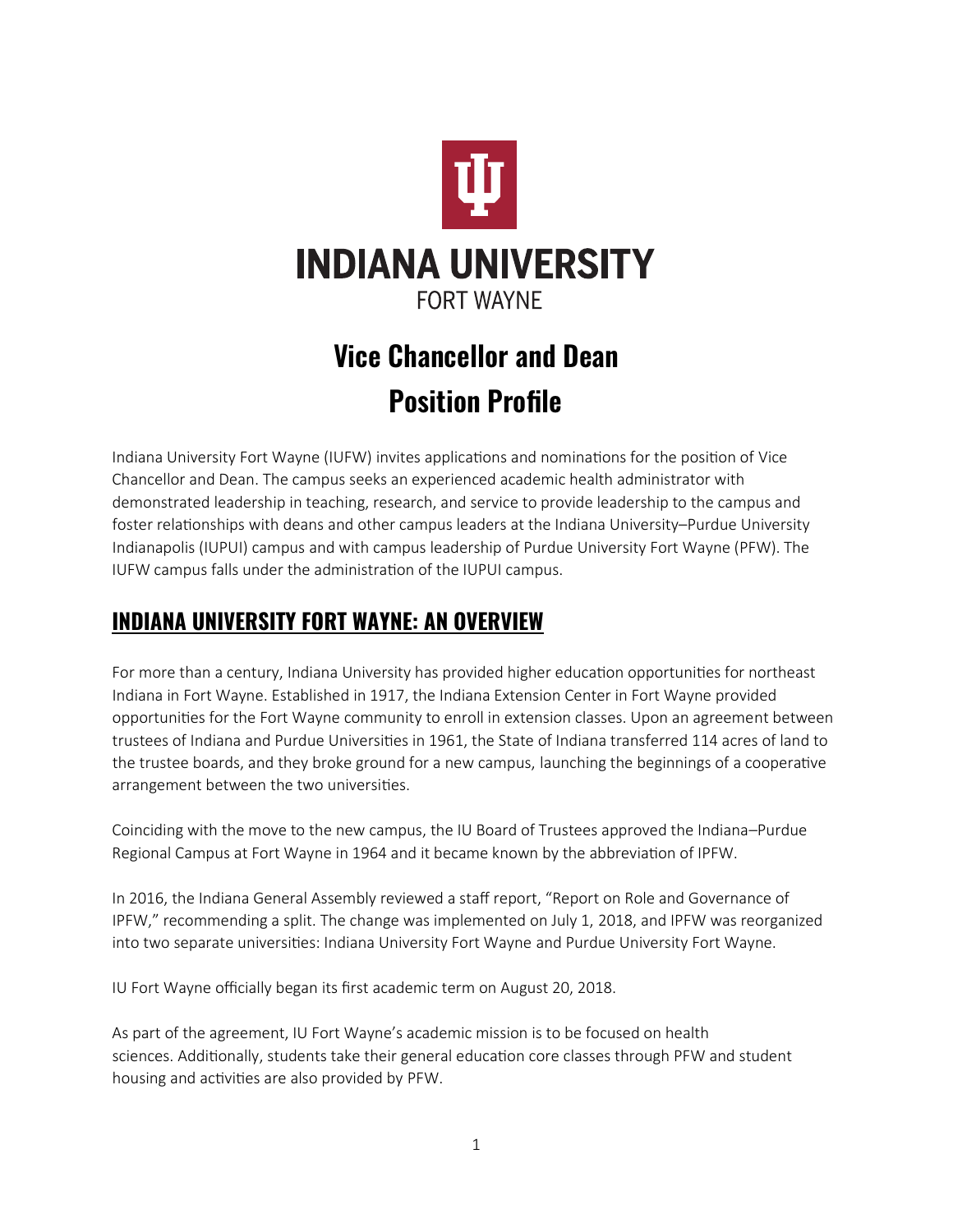#### **IUFW MISSION STATEMENT**

Indiana University Fort Wayne prepares outstanding health professionals to be clinicians, educators, researchers and leading innovators promoting high quality physical, mental and oral health care for local, regional, national and global communities, advancing social justice for the health care needs of all persons (approved March 15, 2018).

#### **IUFW VISION**

Indiana University Fort Wayne will be a global leader in providing exemplary health science education, research, and innovation to promote human health and well-being.

#### **ACADEMICS**

Through Indiana University, programs in the following areas are offered at the IU Fort Wayne campus:

- [IU School of Dentistry](https://www.iufw.edu/dental-education/index.html) awards an undergraduate certificate in [Dental Assisting,](https://www.iufw.edu/dental-education/assisting/index.html) a B. S. in [Dental](https://www.iufw.edu/dental-education/hygiene/index.html)  [Hygiene,](https://www.iufw.edu/dental-education/hygiene/index.html) and a B.S.D.T. i[n Dental Technology](https://www.iufw.edu/dental-education/technology/index.html)
- [IU School of Health and Human Sciences o](https://www.iufw.edu/health-sciences/index.html)ffers a B.S. in [Health Science](https://www.iufw.edu/health-sciences/index.html)
- [IU School of Medicine](https://www.iufw.edu/academics/programs/medical-imaging.html) confers a B.S. i[n Medical Imaging Radiologic Technology,](https://www.iufw.edu/medical-imaging/index.html) a B.S. in Medical [Imaging Sonography,](https://www.iufw.edu/medical-imaging/index.html) and th[e M.D. Program](https://medicine.iu.edu/fort-wayne/md)
- [IU School of Nursing](https://www.iufw.edu/nursing/index.html) offers the B.S.N in [Nursing,](https://www.iufw.edu/nursing/index.html) the B.S.N. [Nursing RN-BSN Online,](https://www.iufw.edu/nursing/bsn/rn-bsn/index.html) and the B.S.N. [Nursing Accelerated Second Degree](https://www.iufw.edu/nursing/accelerated.html)
- [Richard M. Fairbanks School of Public Health](https://www.iufw.edu/public-health/index.html) offers the B.S.P.H. i[n Community Health](https://www.iufw.edu/public-health/undergraduate-degrees/community-health.html) and the B.S. i[n Health Services Management](https://www.iufw.edu/public-health/undergraduate-degrees/health-services-management.html)
- [IU School of Social Work](https://www.iufw.edu/academics/programs/social-work.html) offers a B.S.W. and M.S.W. in [Social Work](https://www.iufw.edu/academics/programs/social-work.html)

Minors are offered in Community Health, Health Administration, Health Data Science, Psychology, Sociology, and Spanish, and certificates are offered in Community Health, Nutrition, and Rehabilitation and Disability Studies.

#### **FORT WAYNE**

Fort Wayne, a major metropolitan area, is located in northeast Indiana at the convergence of three rivers, the St. Mary's, the St. Joseph, and the Maumee Rivers. The rivers serve as a great source of recreation, with kayaking, canoeing, boating, or hiking and biking on the beautiful trails along the Fort Wayne riverfront, including the 25-mile [Rivergreenway Trail.](http://www.fortwayneparks.org/trails/rivergreenway.html)

With a population of approximately 270,000 residents, Fort Wayne is the second most populous city in Indiana and offers many amenities such as award-winning restaurants, championship sports teams, outstanding performing arts and much more. Fort Wayne is the cultural, economic, and health care center of northeastern Indiana and northwest Ohio. Rooted in innovation and manufacturing, Fort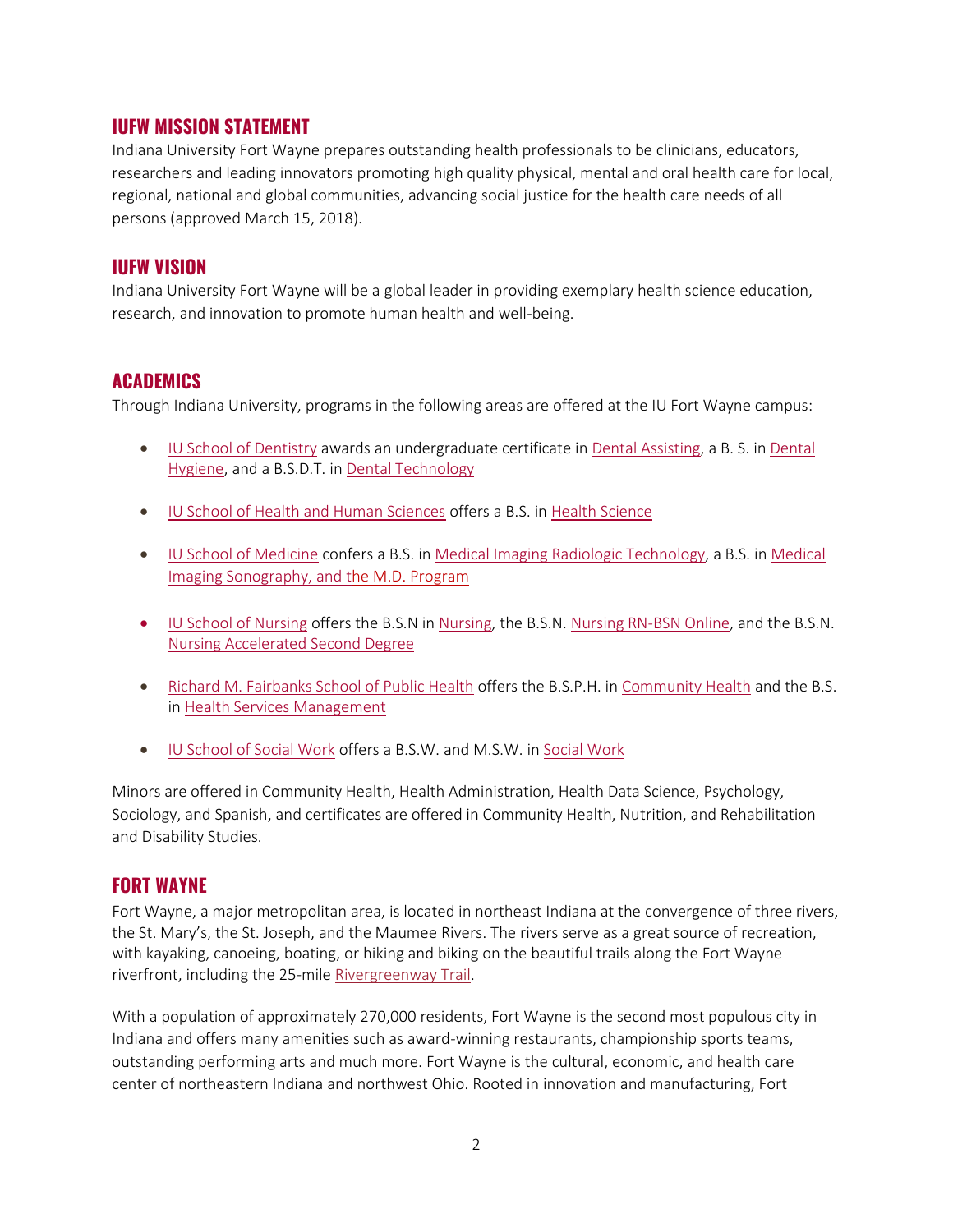Wayne's economy includes a number of key industries including insurance, medical device and technology, truck assembly, logistics and e-commerce, advanced materials, and design.

Fort Wayne is served by ten medical centers belonging to two regional healthcare providers in the city, Parkview Health System and Lutheran Health Network. IU Health has a growing presence in the region. The hospital systems provide unprecedented opportunities for students at IUFW to gain experience through internships, clinicals, and volunteer opportunities.

In 2021, Fort Wayne was named the third best-run city in the United States by *WalletHub. WalletHub*  compared the operating efficiency of 150 of the largest U.S. cities, looking at areas such as financial stability, education, health, safety, the economy, infrastructure, and pollution. Additionally, the National Civic League named Fort Wayne as an All-America City Award recipient in 1983, 1998, 2009, and 2021.

### **INDIANA UNIVERSITY–PURDUE UNIVERSITY INDIANAPOLIS (IUPUI)**

IUFW is administered under the responsibility of the IUPUI campus; IUFW has access to and draws upon the resources and support services of IUPUI and the larger Indiana University enterprise.

IUPUI is Indiana's urban research campus and a recognized national leader in life sciences research, civic engagement, service learning, and first-year experiences. Created in 1969 as a partnership between Indiana and Purdue Universities, IUPUI is one of the nine campuses of Indiana University.

IUPUI is a comprehensive campus of 17 schools and two colleges. About half of the campus's faculty are clustered in the health sciences – medicine, dentistry, nursing, optometry, health and human sciences, and social work. Across most of these programs, deans are based in Indianapolis, and program faculty are based on multiple campuses of Indiana University. Several schools – Business and Informatics & Computing, for example – operate jointly on Indiana University's Bloomington and Indianapolis campuses. Two schools – Science and Engineering & Technology – grant Purdue degrees as well as IU degrees. The IU School of Medicine is regionally accredited through the Higher Learning Commission (HLC) as part of IUPUI and has a statewide reach with nine medical education campuses located in Bloomington, Evansville, Fort Wayne, West Lafayette, Muncie, Gary, South Bend, Terre Haute, and Indianapolis – its main campus. The Indiana University School of Dentistry is located on the IUPUI campus and is the only dental school in Indiana.

IUPUI is governed as part of Indiana University (IU), which has campuses in Bloomington, Richmond, Kokomo, Gary, South Bend, New Albany, Columbus, Fort Wayne, and Indianapolis. The Columbus and Fort Wayne campuses fall under the administration of IUPUI and are considered regional education centers. Indiana University is governed by a nine-member board of trustees, which meets six times a year on the campuses around the state. Click here for more information about the [IUPUI Administration.](https://chancellor.iupui.edu/campus-leadership/index.html)

IUPUI's mission is "to advance the State of Indiana and the intellectual growth of its citizens to the highest levels nationally and internationally through research and creative activity, teaching and learning, and civic engagement." In an accompanying vision statement, IUPUI seeks to be a "leading research institution recognized for the success of its students, its advances in health and life sciences, and its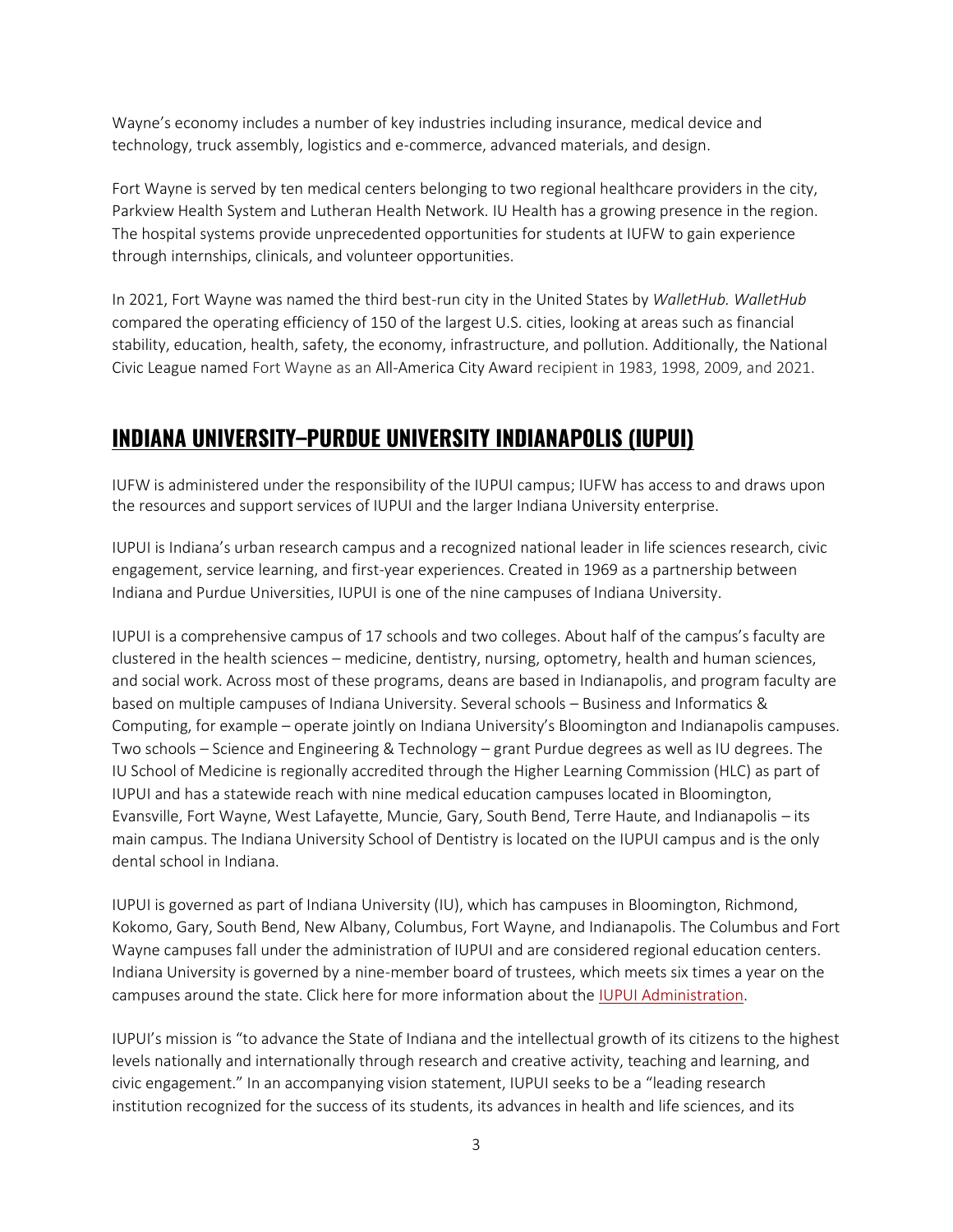intellectual, economic, and cultural contributions to the well-being of the citizens of Indianapolis, the state of Indiana and beyond."

# **LEADERSHIP**

The IUFW vice chancellor and dean reports on matters of overall strategy to the IUPUI chancellor (Nasser Paydar, the appointing officer for this search). For academic matters, the vice chancellor and dean (and all IUPUI deans) reports to the executive vice chancellor (Kathy Johnson) on the IUPUI campus.

### **THE POSITION**

Reporting to the IUPUI chancellor and executive vice chancellor for academic affairs, the vice chancellor and dean will oversee a cabinet composed of program leaders from each of the health areas for which degrees are conferred (with the exception of the M.D. Program), as well as directors for external affairs and development, enrollment management, and the business manager.

### **FACULTY AND STAFF**

Over the past 4 years, budgeted faculty and staff lines have increased nearly 20 percent to a current level of 76 full-time positions, supported by approximately 90 additional part-time faculty and staff. The faculty participate in faculty governance through IUFW but also have representation in the IUPUI Faculty Council. Similarly, IUFW has established a Staff Council for the staff at Fort Wayne. The IUFW staff members are also eligible to participate in programming/development opportunities through the IUPUI Staff Council.

### **STUDENTS**

IUFW students work closely with faculty and receive outstanding preparation to be clinicians, educators, and researchers. IUFW students engage in classes of the same rigor and academic experiences as all Indiana University students but on a smaller, more close-knit campus while still having the advantages of being on the Purdue University Fort Wayne campus. In 2020, IUFW nursing students had a 100 percent NCLEX Pass Rate and a 100 percent career placement rate for graduates.

Undergraduate student enrollment numbers and credit hours are indicated in the chart below: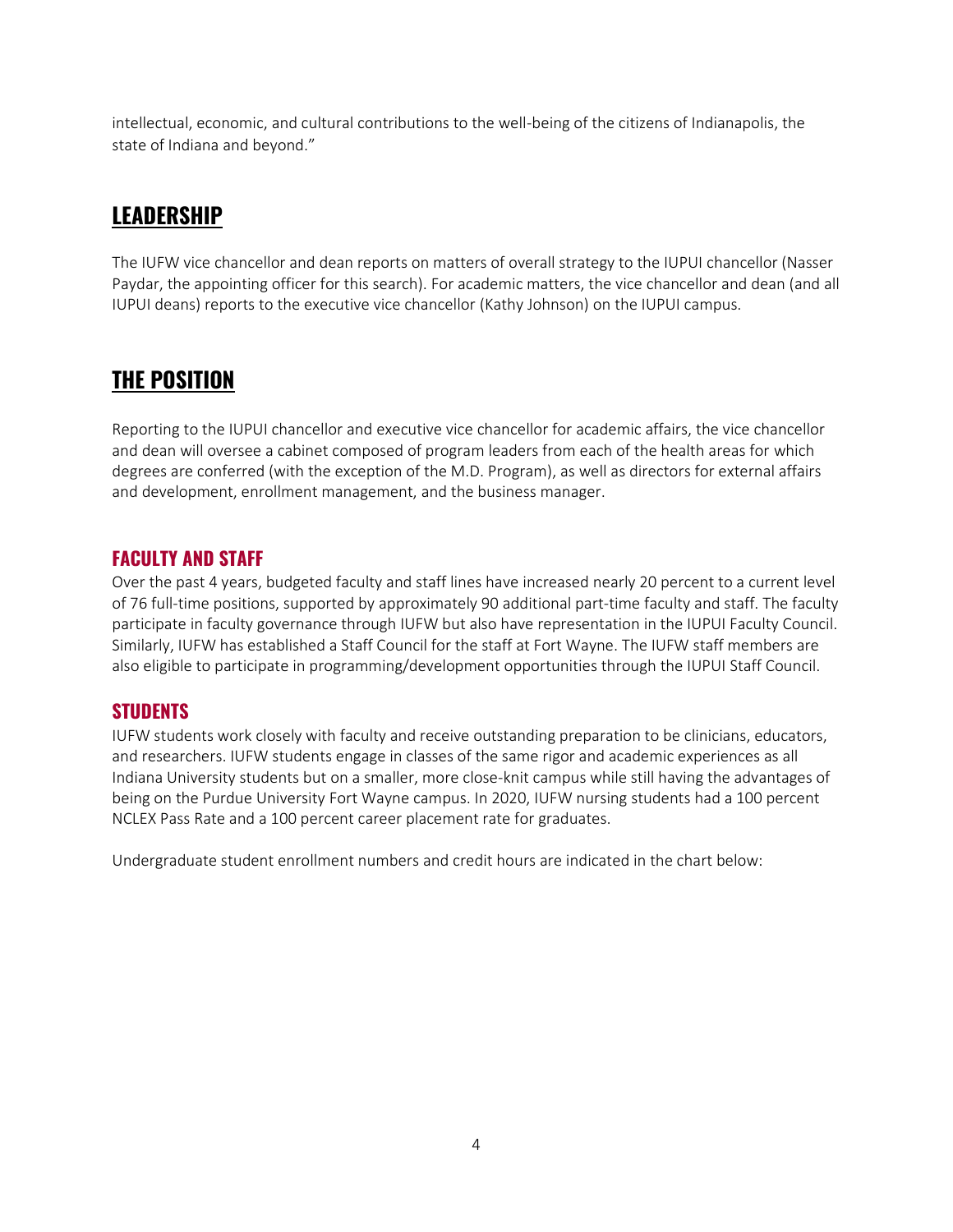

#### **BUDGET**

The vice chancellor and dean will oversee a budget of \$11.5 million within a Responsibility Centered Management (RCM) budget model.

### **OPPORTUNITIES AND CHALLENGES**

Partnering with Purdue University Fort Wayne. The Purdue University Fort Wayne campus offers the core undergraduate general education curriculum for IUFW students. Students share many campus amenities such as housing, student activities, and career development. The vice chancellor and dean must balance the dual roles of being a strong partner with PFW while also being a strong and forceful advocate for IUFW and its students.

Planning for enrollment growth and managing space. With a number of high-value programs in growth areas of healthcare, IUFW is well positioned to attract a strong cohort of students. In fact, prior to the pandemic, IUFW had seen strong enrollment growth, and there is a need to reestablish that trend. The vice chancellor and dean will need to work with school and program leaders, enrollment management professionals, and academic leaders locally and from IUPUI to ensure that the academic programs are well positioned to attract the best possible student enrollment. In addition, as the current space is leased from Purdue University Fort Wayne, the vice chancellor and dean will continue to work with unit leaders to determine space needs and with IUPUI in developing plans to secure appropriate space to meet future teaching and research needs.

Build relationships and manage external relations for IUFW. The vice chancellor and dean will actively engage stakeholders, donors, foundations, and clinical partners to enhance funding for programs as well as strengthen existing and help build new industry partnerships for internships and clinical placements. Additionally, the vice chancellor and dean, working with the development officer, will cultivate strong alumni relations with graduates of healthcare programs.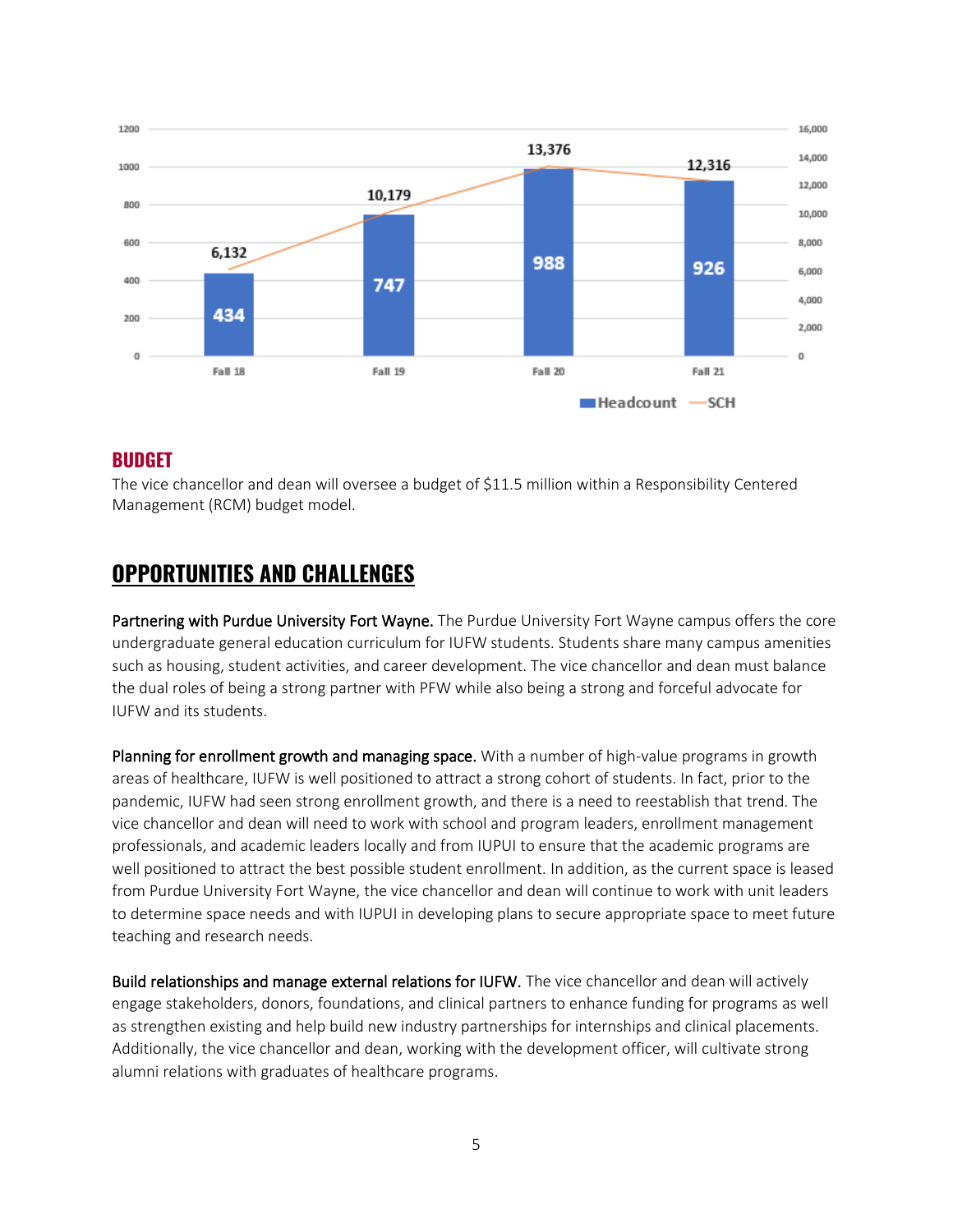Foster a culture of diversity, equity, and inclusion. The vice chancellor and dean must embody a commitment to enhancing diversity, equity, inclusion, belonging, social justice, and antiracism as core values in all aspects of the IUFW culture. The vice chancellor and dean will lead and model for all a more equitable and inclusive environment that embraces all individual members of the IUFW community.

Branding, marketing, and recognition of IUFW. As a result of the agreement separating Indiana University and Purdue University programs, the IUFW name, programs, and brand will need to be promoted. The IUFW programs reside on a Purdue campus, with limited signage and identity markers for the IUFW students and visitors. The announcement of a new campus mascot (the Red Foxes) encourages comradery among students and the Fort Wayne community and begins the larger community engagement process. The next vice chancellor and dean will have the opportunity to continue to partner with Purdue University administration (based in West Lafayette) and Purdue University Fort Wayne to help find ways to enhance and illuminate the IUFW presence on campus. Beyond the campus, the vice chancellor and dean will be expected to be an active and visible member of the community, engaging in an active effort to raise the profile and educate the community on the strength of the IUFW programs.

Collaboration with IUPUI Deans and administrators. The curriculum as well as promotion and tenure for IUFW faculty is managed through the academic colleges and schools at IUPUI. Collaboration with the deans and administration of IUPUI is essential and requires the vice chancellor and dean to be an open communicator and strong partner in managing and advocating for the success of IUFW faculty.

# **DESIRED QUALIFICATIONS AND CHARACTERISTICS**

The IUFW vice chancellor and dean reports on matters of overall strategy to the IUPUI chancellor (Nasser Paydar, the appointing officer for this search). For academic matters, the vice chancellor and dean (like all IUPUI deans) reports to the executive vice chancellor on the IUPUI campus. As an officer of IUPUI operating within a larger statewide system, he or she must ensure that IUFW operations meet university standards and are aligned with IUPUI policies and statewide initiatives. Regular communication with IUPUI officers and with deans of the health-related schools is a significant part of the job, as is the management and cultivation of local and regional partners. IUFW has its own board of advisors (16 in number). A vice chancellor's ability to friend-raise and ultimately fund-raise will become ever more important going forward.

On campus, the vice chancellor and dean is the chief administrative officer, overseeing the effectiveness of 29 staff. The cabinet consists of program leaders from each of the health areas for which degrees are conferred, as well as officers for external affairs and development, retention and student success, enrollment management, and a business manager. The vice chancellor and dean manages the budget and resource allocation, fiscal and facilities planning, and the employment of people on campus.

Also on campus, the vice chancellor and dean provides direction for program planning, curricular development, and enrollment management, supervises faculty hiring, promotion, and tenure processes, and is a leader for excellence in teaching, learning, scholarship, and assessment.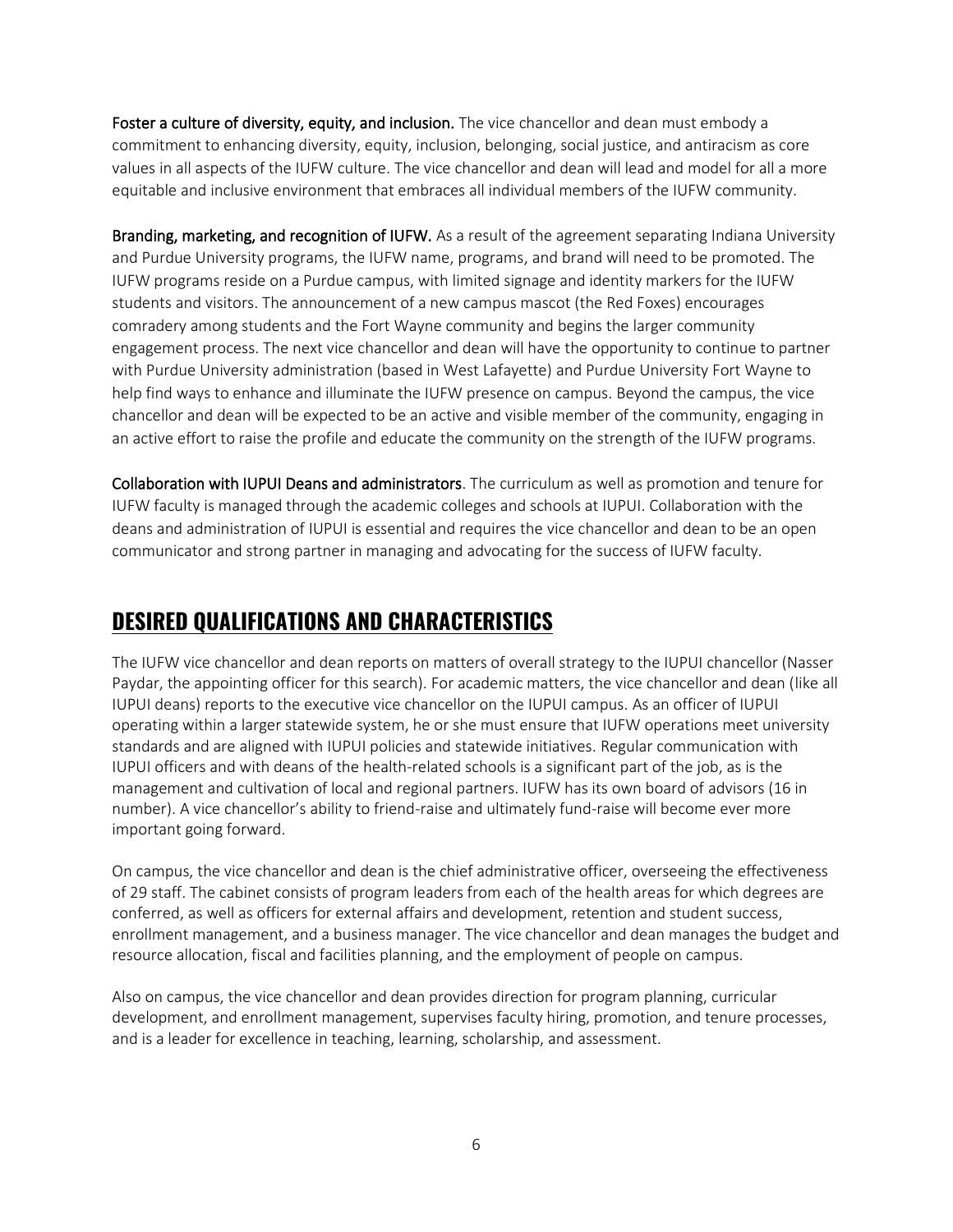#### **PREFERRED QUALIFICATIONS**

Because of their role in academic affairs and involvement in faculty hiring, promotion, and tenure decisions, all academic deans within IUPUI, including the vice chancellor and dean of its IUFW campus, are expected to qualify for tenure at the full professor level per the norms of their respective schools.

Beyond this requirement, the search committee has identified a number of preferred qualifications. It seeks a thoughtful, energetic leader with:

- A pragmatic, action-oriented approach
- The communication and social skills to unite campus and community behind a common vision and build team relationships among faculty, staff, and students
- A good sense of the changes underway in today's higher education and workplace and the ability to weave these into strategies that serve students and the communities
- Experience to quickly bring gains in enrollment and student attainment, including increasing the diversity of the student body
- A demonstrated commitment to diversity, equity, and inclusion and its benefits
- The administrative and financial acumen to manage campus operations
- Appreciation for the scholarly work of faculty and the value of shared governance
- The political skill to navigate complex systems and capitalize on their benefits
- A disposition to build relationships for institutional advancement and fund-raising
- Networking skills for building collaborative alliances across institutions and within IUFW's service area
- A person who enjoys students and welcomes new friendships in the community.

While IU Fort Wayne does not maintain a vice chancellor's residence, it is expected that the vice chancellor and dean will choose to live in Fort Wayne, absorbing its values and contributing to its life.